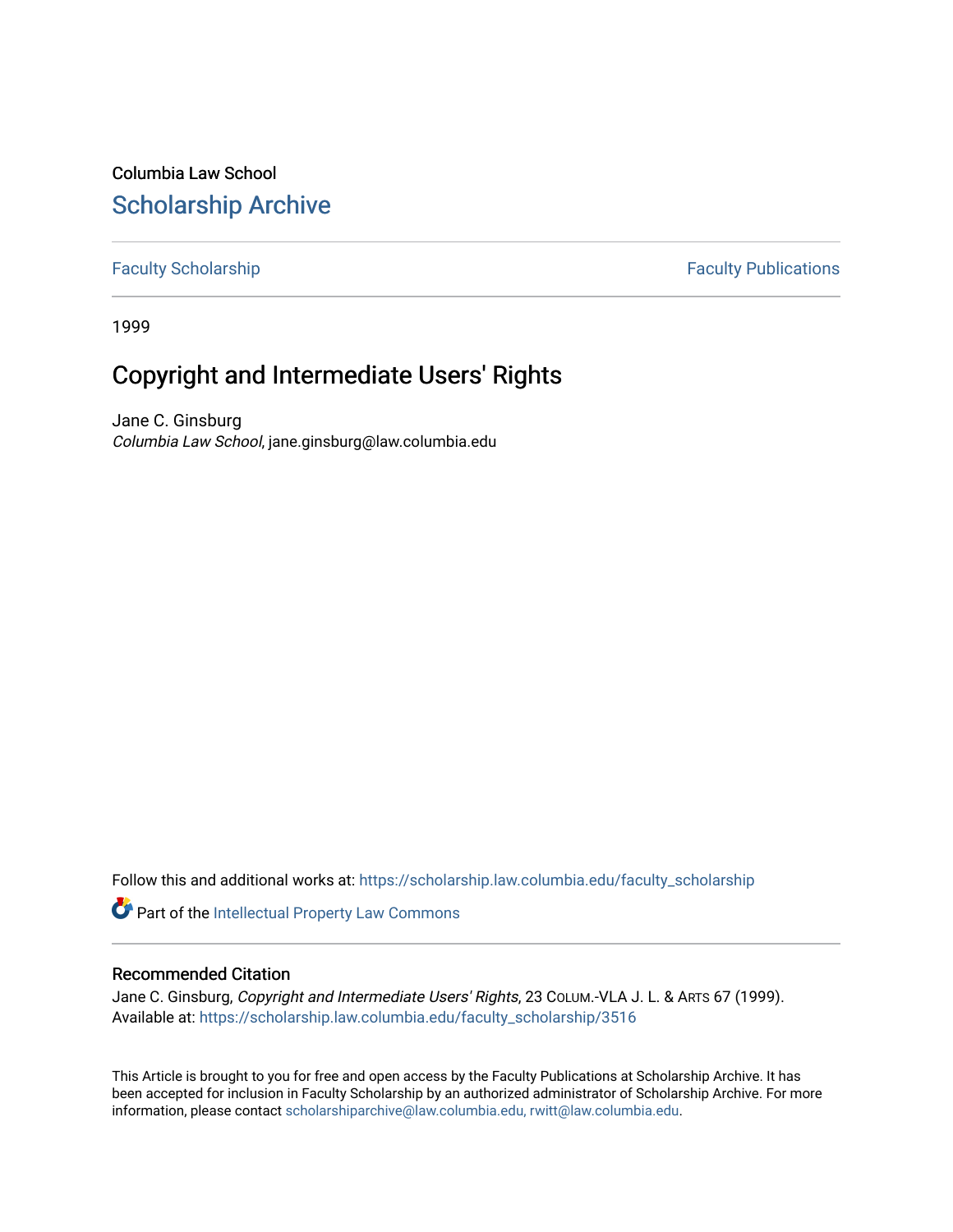### **Essay: Copyright and Intermediate Users' Rights**

### *by* Jane C. Ginsburg\*

The impending "Digital Millennium" has amplified the assertion of users' rights in U.S. copyright law. Copyright has been reimagined as a "law of users' rights"' whose acolytes caution copyright owners not to stand as piggish impediments to the progress of learning and culture in the Digital Age.2 Proponents advance a variety of arguments in support of a user rights construct of copyright law, from the historical to the philosophical to the pragmatic. I propose to address some of these. But first it is important to specify what I mean by "users' rights" in U.S. copyright law today.

User rights in fact come in several guises, some of them sheltering commercial self-interest. In the past, I have analyzed "consumptive" end-user claims to personal enjoyment and convenience through private copying.<sup>3</sup> In this essay, I would instead like to consider some examples of intermediate entrepreneurs' claims of right to free exploitation of copyrighted works. One concerns intermediaries that redisseminate copyrighted works without their authors' or proprietors' permission, notably remote radio broadcasts, and articles on events of current news interest. Another concerns works that spin off from a prior work's popularity. What underlies these claims and, for me, binds them to consumptive user rights demands, is their common invocation of a public interest in access to information and culture. In the former instance, the third party, by enlarging the works' audience, arguably is stimulating public debate on matters of public concern. In the latter case, the unauthorized user is offering new items of popular culture to a public whose demand for new variations on tried and true works is increasingly insatiable. So far, U.S. courts have not proved especially hospitable to assertions of the rights of intermediate users, but it is conceivable that the rhetoric employed to advance the cause of end-users may come to erode authors' protections against intermediaries as well.

Let us start with the asserted public interest in access to learning and culture. Were **I** to state that it appears to be an interest that users demand that authors subsidize, I would be betraying an author-centric view of copyright. After all, one might advance the opposite contention, that authors' rights take a bite out of the public's pie, and that the size of the author's slice should be shaped by the public's claims. In other words, users' rights are not an exception to copyright; copyright is the exception to the public's general right to enjoy works of authorship.

**<sup>\*</sup>** Morton L. Janklow Professor of Literary and Artistic Property Law, Columbia University School of Law. This article is based on a lecture delivered at the Molengraaff Institut, University of Utrecht, Oct. 7, 1998.

Copyright **@** 1999 by Jane C. Ginsburg.

**I.** See L. RAY PATTERSON & STANLEY W. LINDBERG, THE **NATURE** OF COPYRIGHT: **A** LAW OF USERS' RIGHTS (1991).

<sup>2.</sup> See, e.g., Pamela Samuelson, The Copyright Grab, WIRED, Jan. 1996, at 134; James Boyle, Overregulating the Internet, WASH. TIMES, Nov. 14, 1995, at A- 17; Niva Elkin-Koren, Copyright Law and Social Dialogue on the *Information* Superhighway, 13 CARDOZO ARTS & ENT. L.J. 345 (1995).

<sup>3.</sup> See Jane C. Ginsburg, Authors *and Users in Copyright,* 45 **J.** COPYRIGHT SOC'Y **U.S.A. 1** (1997).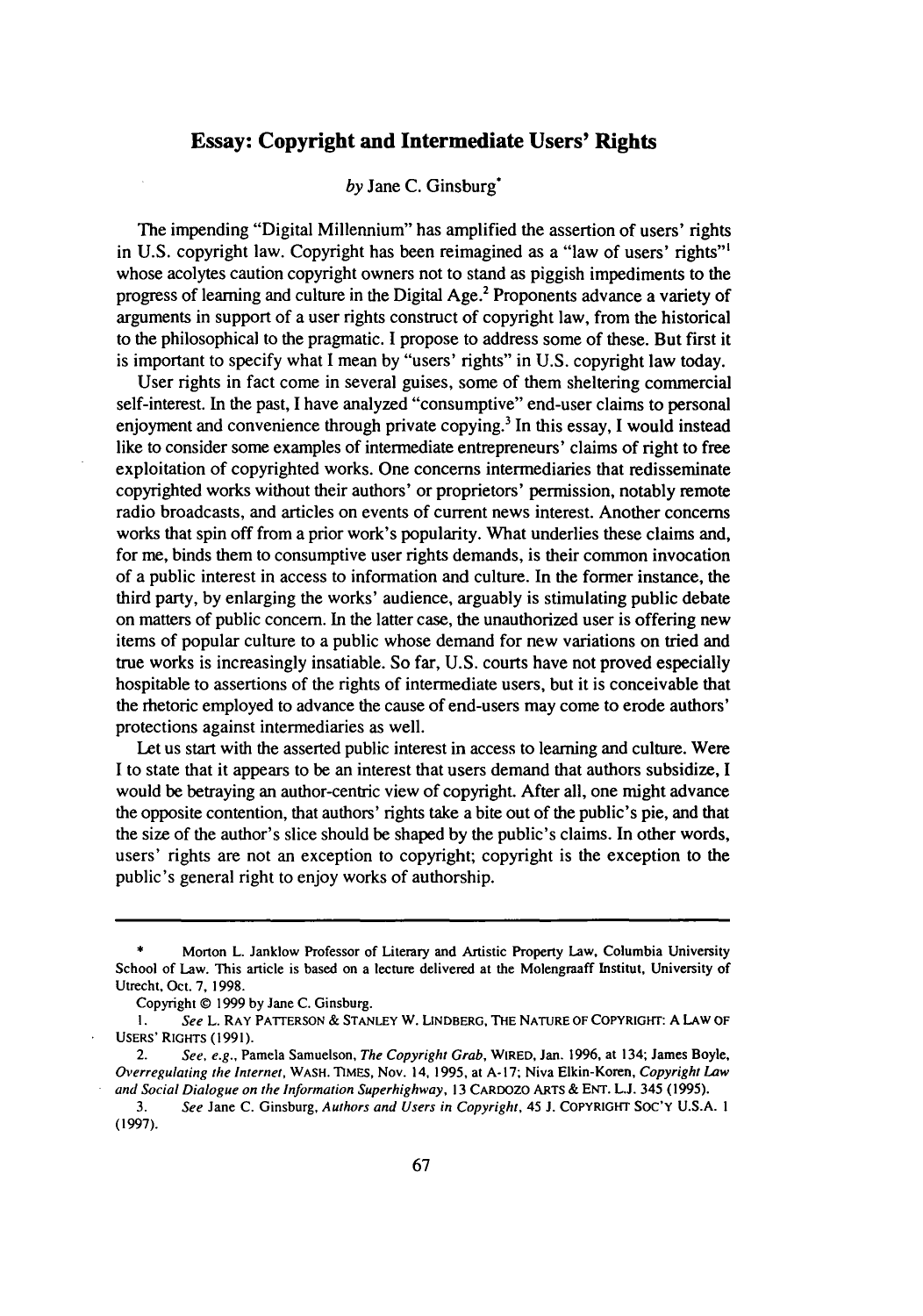This is not a new notion in Anglo-American copyright law. Lord Macaulay once pronounced copyright a "tax on readers for the benefit of authors," and therefore "exceedingly bad."4 (He also, however, acknowledged the need to "liberally remunerate" authors in order to ensure a "supply of good books," and conceded that copyright was the "least objectionable" means to this goal. $<sup>5</sup>$ )</sup>

This brings me to the historical articulation of the author-user relationship in copyright. Let us suppose that "in the beginning was the Reader." And the Reader, in a Pirandello-esque flash of insight, went in search of an Author, for the Reader realized that without an Author, there could be no Readers. But when the Reader met an Author, the Author, anticipating Dr. Johnson, retorted, "No man but a blockhead ever wrote except for money."<sup>6</sup>

And the Reader calculated the worth of a free supply of blockhead-written works against the value of recognizing the Author's economic self-interest. She concluded that the author's interest is also her interest, that the "public interest" encompasses *both* that of authors and of readers. So she looked upon copyright, and saw that it was good.

This, in essence, is the philosophy that informs the 1787 U.S. Constitution's copyright clause: "Congress shall have Power... to promote the Progress of Science by securing to Authors... for limited Times the exclusive Right to their Writings. **•."7** The means to advance learning is by *securing* authors' exclusive rights. Note the word "securing": it implies reinforcement of a preexisting right, not creation of a new one. James Madison's endorsement in the Federalist Papers of the Constitutional copyright clause confirms this understanding, for he adverted to copyright's status as a right at common law  $-$  the closest thing in U.S. jurisprudence to an enforceable natural right. Madison also declared that "the public good fully coincides ... with the claims of individuals."<sup>8</sup> Many pre-constitutional laws of the thirteen new states also stressed the natural justice of authors' claims, and equated the public benefit with enforcement of authors' rights.<sup>9</sup>

This is not to deny the existence of a strong streak of copyright skepticism in U.S. jurisprudence. Indeed, the incentive rationale for copyright invites its own rebuttal. For one thing, we may have an ample supply of "blockheads" - poets who burn with inner fire, for whom creation is its own reward, or for whom other gainful employment permits authorial altruism. These creators do not need the incentive of exclusive rights in order to produce works of authorship. As to this group of authors, then, copyright is a wasteful windfall. Moreover, even if the incentive rationale justified *some* copyright protection, we may be allowing *too much.* That is, the scope of copyright protection **-** particularly the derivative works right- may be more generous than is needed to spur initial creativity.

<sup>4.</sup> Thomas B. Macaulay, Speech before the House of Commons (Feb. **5,** 1841), *in* T.B. **MACAULAY, PROSE AND POETRY 733-34 (G.M.** Young ed., **1952).**

<sup>5.</sup> **Id.**

<sup>6</sup> Samuel Johnson, *in BARTLt's* **FAMIUAR** QUOTATIONS **316** (Justin Kaplan ed., 16th ed. 1992).

**<sup>7.</sup> U.S.** CONST. art. I, § **8,** cl. **8.**

**<sup>8.</sup>** See THE **FEDERAUST** No. 43 (James Madison).

*<sup>9.</sup> See, e.g.,* Francine Crawford, Pre-Conslitutional Copyright Statutes, 23 BULL. COPYRIGHT SOC'Y **11 (1975).**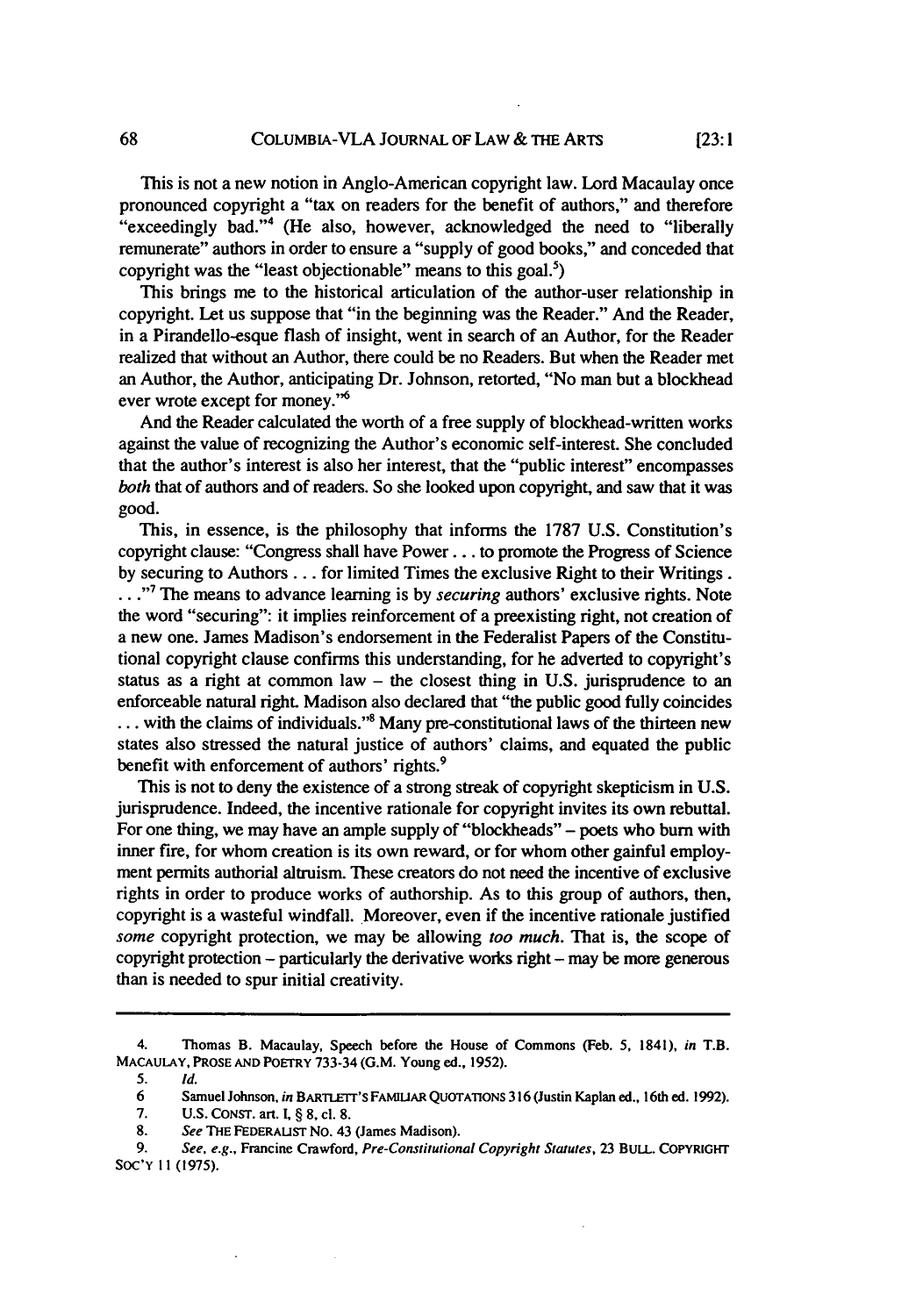#### COPYRIGHT AND INTERMEDIATE USERS' RIGHTS **1999]**

In the abstract, this approach may have some appeal, but it also has considerable practical disadvantages. For example, the scope of a work's protection could not be known *ex ante* (thus permitting predictability in licensing), but would only be discovered in the course of an infringement proceeding, in which the court would address the question whether *this* incentive was necessary to create *this* work. Obviously, it also is rather difficult to project how one would show whether or not copyright was a necessary incentive in a given case. Then-Professor (now Justice) Stephen Breyer famously wrote that the case *for* the copyright incentive rationale has not really been made'0 - but neither, I would suggest, has the case *against* it. It depends who has the burden of proof: authors to justify copyright, or users to justify non-protection.

**If** the incentive rationale fails to persuade, let us consider supplemental rationales for authors' rights. A principal alternative, the misappropriation or unjust enrichment rationale, also has shortcomings. Here the argument would be: Regardless of the incentive that copyright may or may not have provided this author, this *user* is getting something for nothing, and therefore has misappropriated something of value. **The** problem here, as before, is the argument's circularity. Getting something for nothing is wrongful only if the "something" was subject to claims of private right. In effect, this contention "proves" the existence of the property right **by** pointing to third parties' desire to "steal" it.<sup>11</sup> But, of course, there's no theft if there's no property.

What's left? The original common law basis of copyright, rooted in the author's natural right to the fruits of her intellectual labor. This basis justifies authors' moral claims as well as economic rights  $-$  at least up to a point. That point may be where second authors add *their* intellectual labor to the first author's contribution. This is one source of the claims of "transformative" users - users who copy from other works in order to build on them in the creation of an independent work, notably one of criticism or of commentary. In **U.S.** "fair use" doctrine, "transformative" uses hold a strong claim to exemption from liability for infringement.<sup>12</sup>

Arguably, transformative user claims should sweep more broadly, to exempt all third party derivative works, such as dramatizations of literary works. After all, to adapt the novel to a play or a film, the adapting author would have had to invest considerable intellectual labor and other resources. Moreover, referring back to the "supply of good books" rationale, the public will have more works to enjoy or to learn from if more authors may expand on their predecessors' works.

The response to this kind of contention, in positive law, is that the novelist's copyright includes the right to make derivative works; $<sup>13</sup>$  that the adaptation invades</sup> the market for the derivative works the novelist could create or license, thereby undermining the package of incentives the copyright affords; the adapting author

<sup>10.</sup> See Stephen Breyer, *The Uneasy Case For Copyright*, 84 HARV. L. REV. 281 (1970).

II. *Cf* Bleistein v. Donaldson Lithographing Co., **188** U.S. 239, 252 (1903) (Holmes, J.) ("That these pictures had their worth and their success is sufficiently shown **by** the desire to reproduce them without regard to the plaintiffs' rights.").

<sup>12.</sup> *See, e.g.,* Campbell v. Acuff-Rose Music, Inc., 510 U.S. 569 (1994); Pierre N. Leval, Toward *a* Fair Use *Standard,* 103 HARV. L. REV. 1105 (1990).

**<sup>13.</sup>** *See* **17** U.S.C. § 106(2) (1997).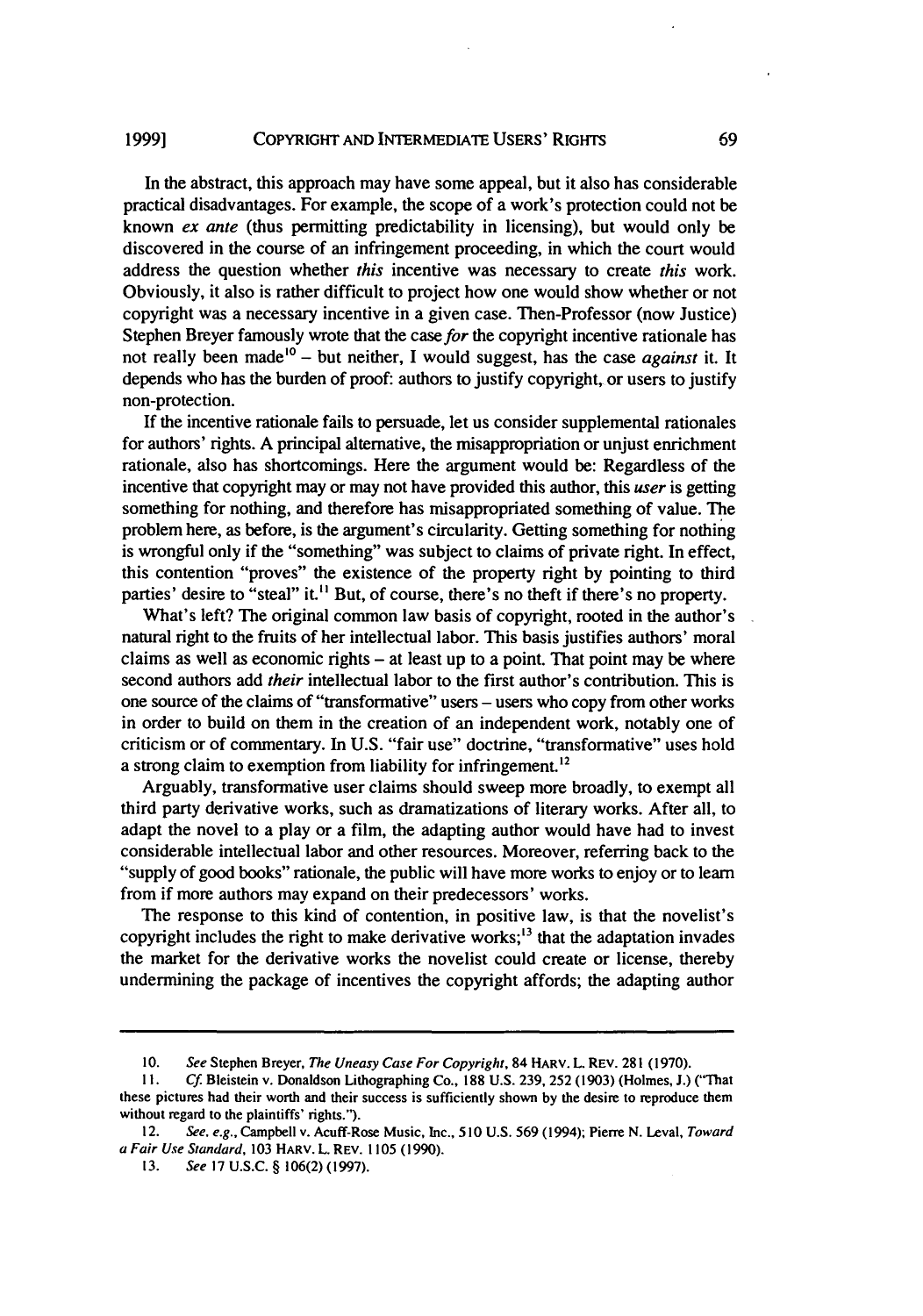would be getting the benefit of a derivative works license, without paying the price. Admittedly, one might say the same thing about transformative uses that criticize or comment on the novel, but there, the U.S. Supreme Court has indicated that there is "no market" for critical comment.<sup>14</sup> If the first author's property right is coextensive with the market for her works, and if in this case there is "no market," then the adapting author has not invaded any right of control that the author enjoys. Where the transformation does not comment or criticize, however, we are back in the realm of the author's direct and derivative markets; then the addition of a second author's labor does not suffice to justify the unlicensed derivative work.

This brings me to the second of the user rights examples I mentioned  $-$  the unlicensed creation of a work that "spins off" and capitalizes on the popularity of a prior work. In *Castle Rock Entertainment, Inc. v. Carol Publishing Group, Inc.*,<sup>15</sup> the producers of the television show *Seinfeld* brought an infringement claim against the publisher of the "Seinfeld Aptitude Test," a trivia quiz book about the phenomenally popular show. The publisher asserted a fair use defense, raising two principal grounds. First, the publisher asserted that the quiz book was a work of commentary that enabled readers to participate in and deconstruct television culture. Defendant touted the quiz book "as a work 'decod[ing] the obsession with **...** and mystique that surround[s] 'Seinfeld',' by 'critically restructur[ing] *[Seinfeld's* mystique] into a system complete with varying levels of 'mastery' that relate the reader's control of the show's trivia to knowledge of and identification with their hero, Jerry Seinfeld. "<sup>16</sup> Defendant further contended that the quiz book "'is a quintessential example of critical text of the TV environment... expos[ing] all of the show's nothingness to articulate its true motive forces and its social and moral dimensions."<sup>17</sup> Second, the defendant stressed that Jerry Seinfeld had repeatedly declined to create or authorize a trivia quiz book: since he was not exploiting this submarket, defendant contended that there could be no market harm to plaintiff if someone else did.

The court rejected both grounds. Dispensing with the claim that the quiz book was a transformative commentary, the court found that the quiz book's purpose "is to repackage *Seinfeld* to entertain *Seinfeld* viewers . . . not to expose *Seinfeld's* 'nothingness', but to satiate *Seinfeld* fans' passion for the 'nothingness' that *Seinfeld* has elevated into the realm of protectable creative expression."<sup>18</sup> In other words, the defendant's use was more parasitic than transformative; defendant did not contribute sufficient intellectual labor. The court suggested that had the quiz questions and answers attempted to parody the show, the fair use defense might have been on firmer ground.

This feature of the *Castle Rock* decision illustrates the delicacy of a court's task in cases alleging unlicensed spin offs from a plaintiff's popular work; how does one tell the difference between an unexcused commercial exploitation that violates the derivative works right, on the one hand, and a fair-use qualifying commentary on the

<sup>14.</sup> See Campbell, 510 U.S. 569.

<sup>15. 150</sup> F.3d 132 (2d Cir. 1998).

<sup>16.</sup> *Id.* at 142 (alterations in original).

<sup>17.</sup> *Id.* (alteration in original).

*<sup>18.</sup> Id.* at 142-43.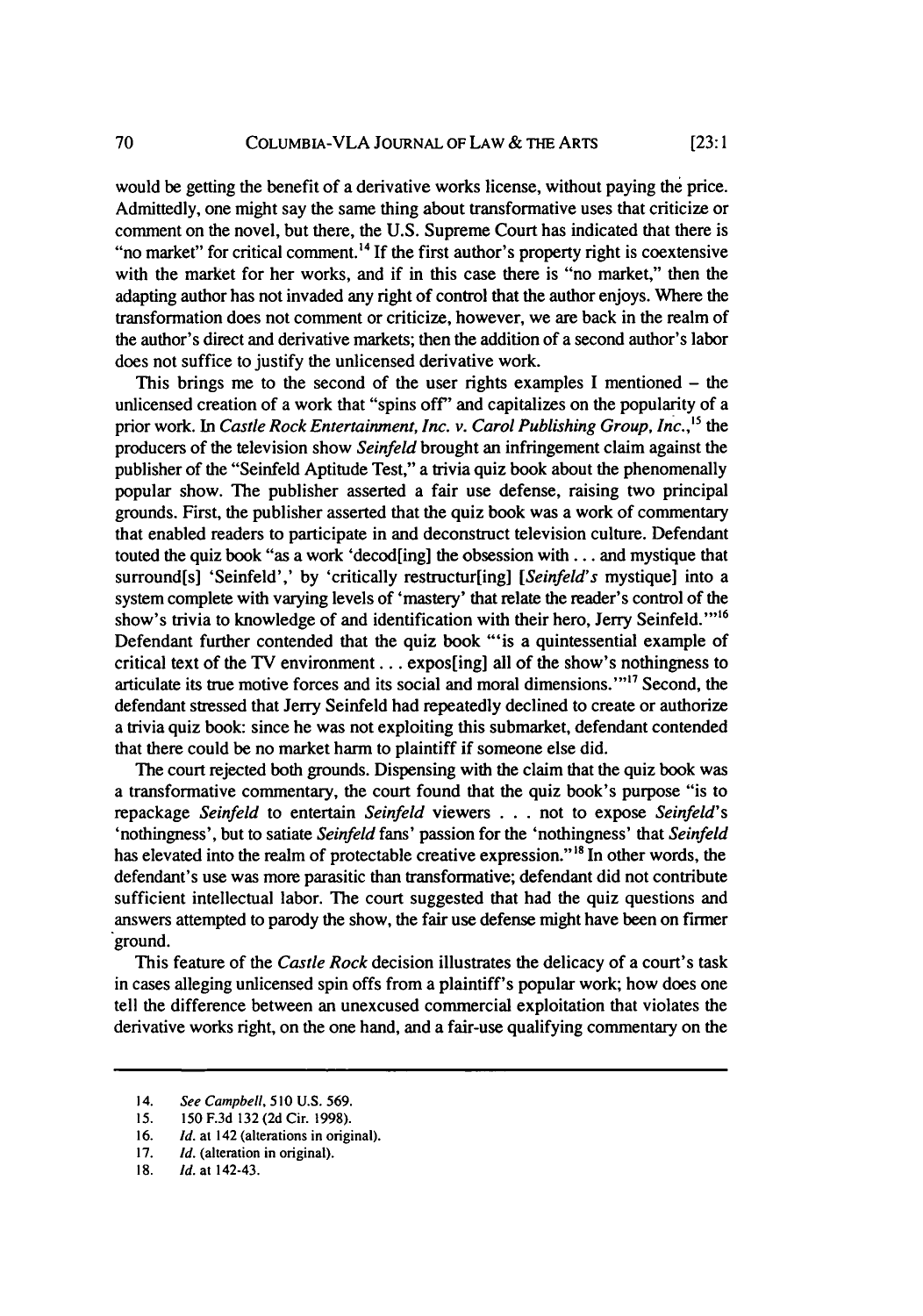other? The situation may have seemed clear in the *Seinfeld* case, but consider another claim involving the same defendant, currently pending before the Second Circuit Court of Appeals.<sup>19</sup> There, the work at issue is a guide to the television show *Star Trek,* promoted as containing everything the uninitiate needs to know about the show before taking a "trekkie" out for a date. The book summarizes plot lines and exposes characters, often in a bantering tone, with ironic asides. Is the sarcasm of its presentation sufficient to range the work as a commentary with a strong claim to fair use? On the one hand, ponderous academic tomes on high art are not the only beneficiaries of the fair use exception; humorous analysis of popular culture may also qualify. On the other hand, we should be leery of a rule that all a second-comer need do is lace its version with a few jokes, to turn an infringing derivative work into a fair use.

Now let us turn to the *Seinfeld* defendant's second ground for a finding of fair use: Where the author has refused to exploit a particular market niche, third parties should be permitted to occupy that market, since there is no market harm to the author, and the public will benefit from the availability of a new work that the author would not supply. This contention might seem attractive under the "supply of books" rationale, especially since the third party is not competing with the author for that market niche. In fact, however, the argument is quite pernicious, and the Second Circuit was correct to reject it.

First, Jerry Seinfeld testified that he had repeatedly declined to create or license a trivia quiz book because he wished to devote his creative efforts to the television show; he feared that the writing or supervision of a quiz book that met his standards of quality would distract him from his principal artistic goal.<sup>20</sup> Copyright entitles authors to make the creative choices regarding what additional, related, works to undertake, but the *Seinfeld* defendant's argument would have had the perverse effect of forcing authors to fill every conceivable market niche in order to forestall unsupervised third parties' preparation and dissemination of the very kinds of works the authors feared would not meet their artistic standards. Second, not only does this result disfavor authors, it also ultimately frustrates the "supply of *good* books" goal: an ample supply of books to which the author could not properly attend is not a happy substitute for a smaller supply of books that earn their author's approval.

Finally, let us take up the first example posed at the outset of this article: the user rights claims of third parties who increase the audience for a copyrighted work **by** redisseminating it to a new or larger subset of the public. These claims are not new to digital media; for example, radio broadcasters once resisted paying public performance royalties on the ground that the broadcasts served as free advertising promoting the purchase of phonorecords of the musical composition.<sup>21</sup> In the past,

<sup>19.</sup> Paramount Pictures Corp. v. Carol Publ'g Group, 11 F. Supp. 2d 329 (S.D.N.Y. 1998), appeal pending.

<sup>20.</sup> See Castle Rock Entertainment v. Carol Publ'g Group, Inc., 955 F. Supp. 260, 263 (S.D.N.Y. 1997).

<sup>21.</sup> See M. Witmark & Sons v. L. Bamberger & Co., 291 F. **776** (D.N.J. 1923); see generally Bernard Korman & **I.** Fred Koenigsberg, Performing Rights in Music and Performing Rights Societies, 33 J. COPYRIGHT Soc'Y **U.S.A.** 332, 334-48 (1986) (discussing the development and protection of performing rights in music).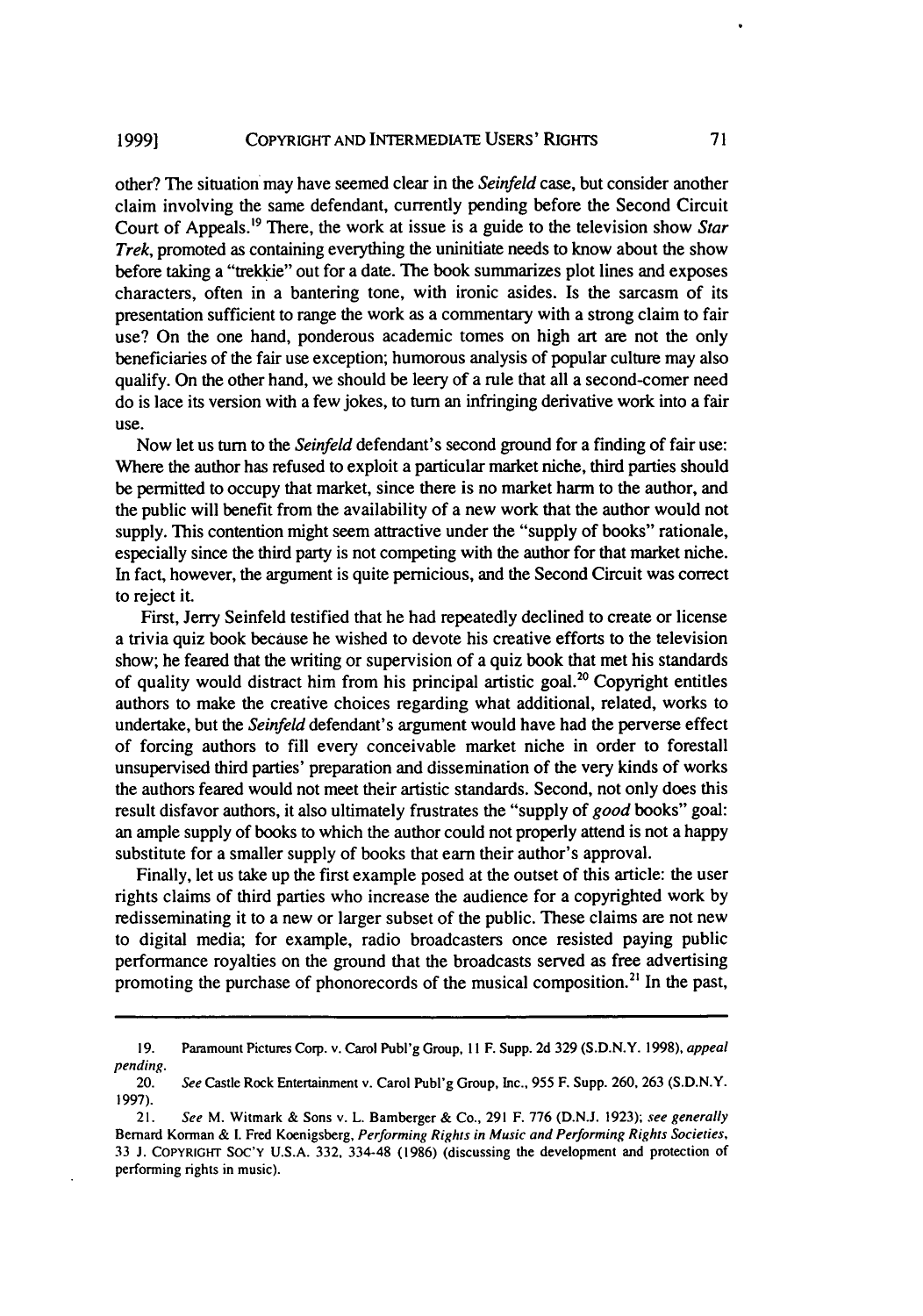however, the defense that "I did you a favor by bringing your work before so many more people" has not rallied the support of the courts.<sup>22</sup> Does the protest become more appealing when the media of redissemination is digital? Certainly this media has the capacity to publicize the work most effectively. Nonetheless, because the author is not being compensated for the redissemination, one might conclude that the "favor" of redissemination is not to be fervently wished for.

In a recent decision relating to this problem, the Second Circuit rejected the fair use defense advanced by the operator of a "Dial Up" service.<sup>23</sup> The service allows subscribers to listen in real time by telephone to remote radio broadcasts. The court found no transformative value added by the service to the broadcasts; rather, the service simply transported the remote radio programming to the local user via telephone lines.<sup>24</sup>

In making the programs available to remote users, the service may have created a new market for the programs, since, previously, the programs' market was purely local. Thus, the service was not competing with the copyright owner's traditional markets. The remote market was arguably a windfall, whose presence could not have entered into the copyright owners' calculus of economic incentives. In addition to the arguable irrelevance of the incentive rationale in this case, the supply of good books argument might favor the service, since it is making the programming available to more people. Moreover, the authorial integrity problem in the *Seinfeld* case is not present here; the defendant is capturing the programs in their entirety, without changes; it is not seeking to make a new and different work that builds on the programs.

But if fair use exempts nontransformative redissemination of copyrighted works to new audiences generated **by** new modes of exploitation, then what is left of copyright when the new modes of exploitation rival the old? Here one can appreciate the importance of the doctrine that technology-driven new markets nonetheless come within the author's exclusive right. We can also anticipate that the persistence of this doctrine, already challenged in some quarters (and weakened **by** the Supreme Court in the "Betamax" case<sup>25</sup>), will determine the fate of authors' rights in a world of increasingly clamorous user rights claims.

I will conclude with a hypothetical, based on a case recently filed in federal district court in California. Defendant website operator posts, without authorization, hundreds of articles from the *Los Angeles Times* and the *Washington Post,* and invites websurfers to comment on the posted articles. Plaintiff newspapers contend that

72

ø

<sup>22.</sup> *See, e.g.,* Harper & Row, Publishers, Inc. v. Nation Enters., 471 U.S. **539** (1985).

**<sup>23.</sup>** *See* Infinity Broad. Corp. v. Kirkwood, 150 **F.3d** 104 (2d Cir. 1998).

<sup>24. &</sup>quot;Webcasting," through which local radio programming is retransmitted via the Internet, achieves a similar, albeit more widespread, result. Webcasts are not exempt from liability under section **I I I** (a), although they may benefit from a statutory license for transmission of performances of phonograms under new section **I14(d)(2)**. There is no similarly specific exemption for webcast transmissions of the musical compositions recorded on the phonograms.

<sup>25.</sup> *See* Sony Corp. of Am. v. Universal City Studios, Inc., 464 **U.S.** 417 (1984) (majority held time-shifting of free broadcast television programs to be fair use because this home taping did not harm the copyright owners' market for the work; the dissent stressed that the majority did not adequately consider the impact of time-shifting on the video recorder's creation of *new* markets for broadcast works).